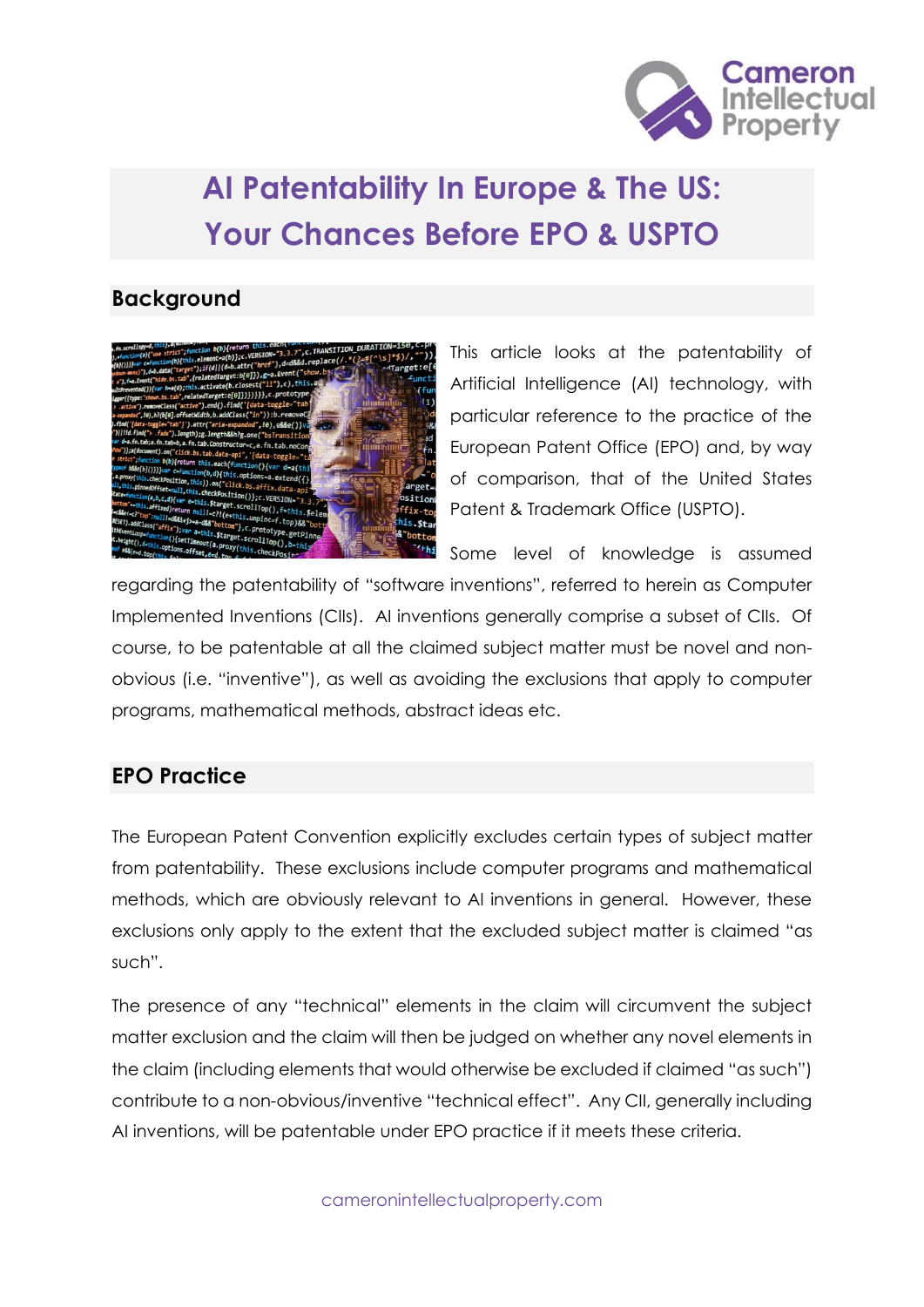

The EPO website helpfully provides an index of its Guidelines for Examination as they [pertain to CIIs.](https://www.epo.org/law-practice/legal-texts/html/guidelines/e/j.htm)

This includes a link to Guidelines part G-II-3.3.1, ["Artificial intelligence and machine](https://www.epo.org/law-practice/legal-texts/html/guidelines/e/g_ii_3_3_1.htm)  [learning"](https://www.epo.org/law-practice/legal-texts/html/guidelines/e/g_ii_3_3_1.htm). As stated therein:

*Artificial intelligence and machine learning find applications in various fields of technology. For example, the use of a neural network in a heart-monitoring apparatus for the purpose of identifying irregular heartbeats makes a technical contribution. The classification of digital images, videos, audio or speech signals based on low-level features (e.g. edges or pixel attributes for images) are further typical technical applications of classification algorithms.* 

*Further examples of technical purposes for which artificial intelligence and machine learning could be used may be found in the list under G-[II, 3.3.](https://www.epo.org/law-practice/legal-texts/html/guidelines/e/g_ii_3_3.htm)* 

*Classifying text documents solely in respect of their textual content is however not regarded to be per se a technical purpose but a linguistic one (T 1358/09). Classifying abstract data records or even "telecommunication network data records" without any indication of a technical use being* 



*made of the resulting classification is also not per se a technical purpose, even if the classification algorithm may be considered to have valuable mathematical properties such as robustness (T 1784/06).* 

*Where a classification method serves a technical purpose, the steps of generating the training set and training the classifier may also contribute to the technical character of the invention if they support achieving that technical purpose.*

Thus, any AI invention that serves a technical purpose is potentially patentable in Europe, but those that serve only non-technical purposes (e.g. purely commercial/business purposes), regardless of novelty and non-obviousness, are not.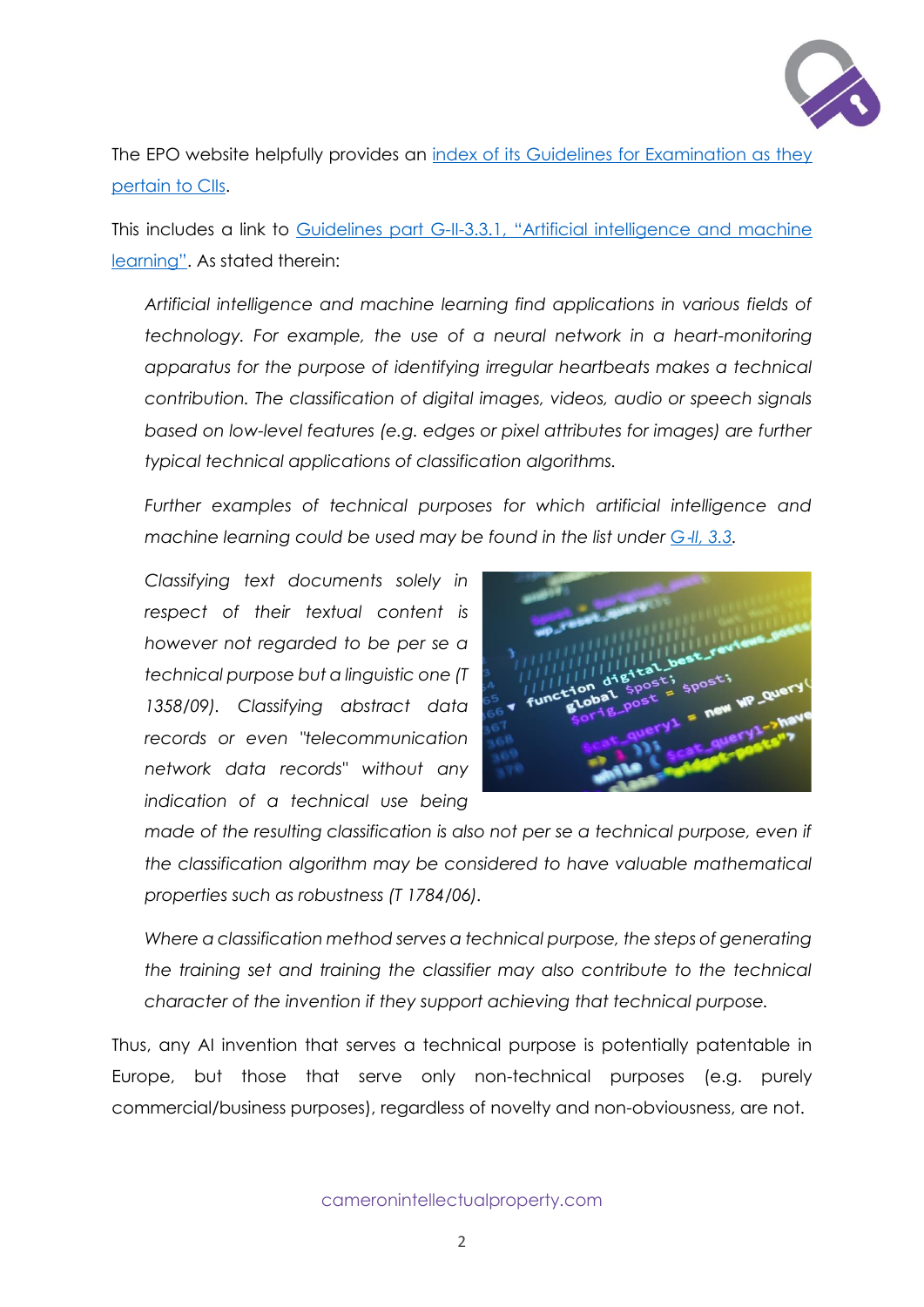



Applications of AI methodologies to particular practical applications are patentable if they provide a novel and non-obvious technical effect. Inventions that comprise novel "AI tools" in themselves, independent of their practical application, may be patentable only if they involve a novel and non-obvious

technical contribution to the art. One example of this would be an AI algorithm optimised for a particular type of hardware platform.

A detailed discussion of the meaning of "technical" in this context is beyond the scope of this article. Reference may be made to the Guidelines, e.g. [G-II-3.6:](https://www.epo.org/law-practice/legal-texts/html/guidelines/e/g_ii_3_6.htm), and the Case Law of the Boards of Appeal – see the following examples: [Case Law](https://www.epo.org/law-practice/legal-texts/html/caselaw/2019/e/clr_i_a_1.htm)  [Example 1,](https://www.epo.org/law-practice/legal-texts/html/caselaw/2019/e/clr_i_a_1.htm) [Case Law Example 2,](https://www.epo.org/law-practice/legal-texts/html/caselaw/2019/e/clr_i_a_1_4_2.htm) [Case Law Example 3.](https://www.epo.org/law-practice/legal-texts/html/caselaw/2019/e/clr_i_a_2_2_2.htm)

It is worth noting also that if a CII is deemed patentable as a method under EPO practice, allowable claims can also be directed to an apparatus/device/system and/or a computer program for performing the method, and to a computerreadable [storage] medium/data carrier embodying such a program (see [Guidelines](https://www.epo.org/law-practice/legal-texts/html/guidelines/e/f_iv_3_9_1.htm)  [F-IV-3.9.1.](https://www.epo.org/law-practice/legal-texts/html/guidelines/e/f_iv_3_9_1.htm)

#### **USPTO Practice**

Historically, the USPTO has taken a much more permissive approach to the patenting of CIIs than the EPO. Unlike Europe, US patent law does not explicitly exclude any particular types of subject matter from patentabiliy. Rather, 35 U.S. Code § 101 defines patent-eligible subject matter as comprising "any new and useful process, machine, manufacture, or composition of matter, or any new and useful improvement thereof". Exceptions from patent-eligibility have been defined over the years by the courts. These "judicial exceptions" comprise laws of nature, natural phenomena and abstract ideas, the latter in particular being relevant to CIIs/AI.

Current USPTO practice regarding subject matter eligibility is based on the Revised Patent Subject Matter Eligibility Guidance of 2019, the eligibility test being explained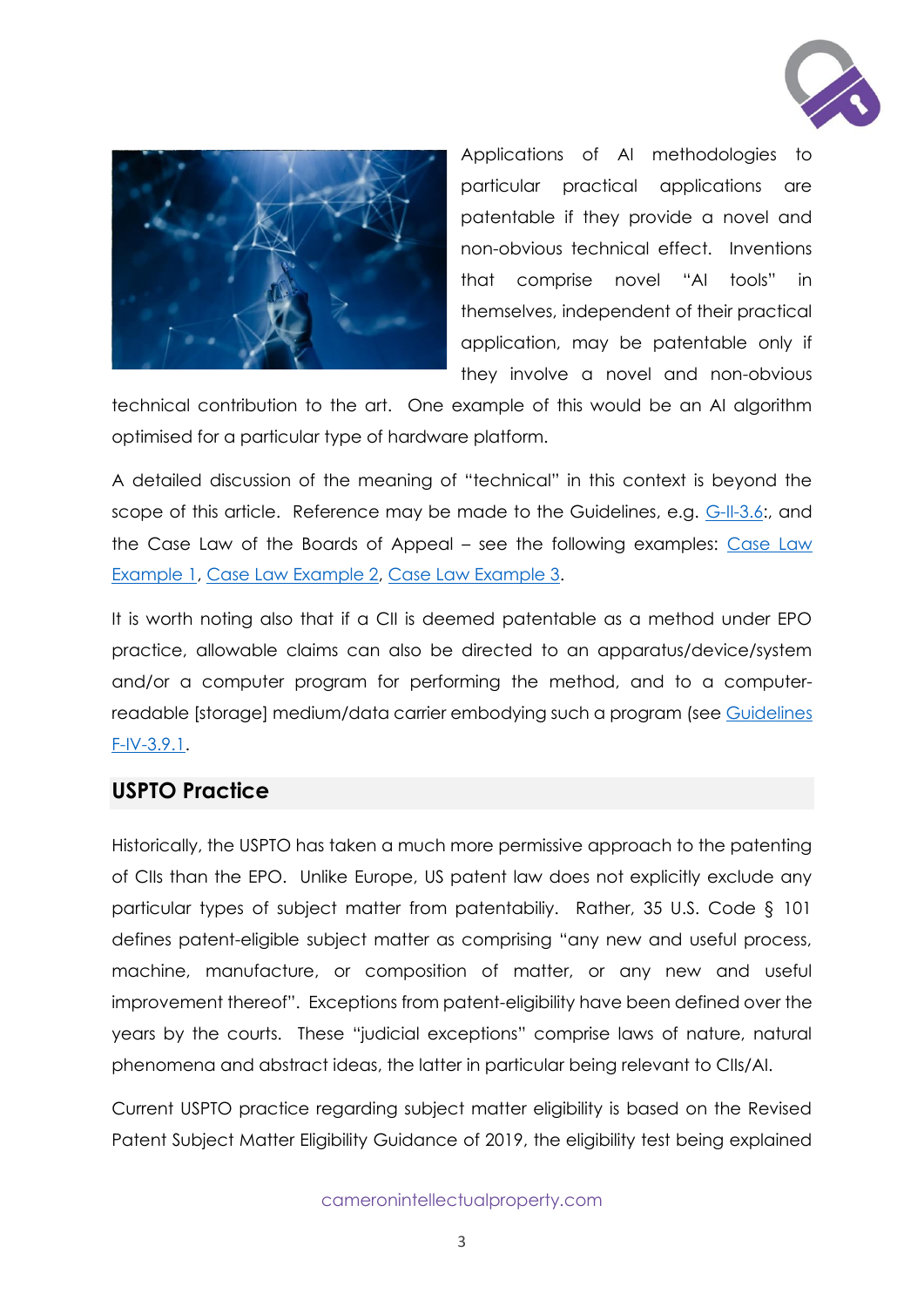

in more detail in the Manual of Patent Examining Procedure (MPEP § 2106) – see the following items: <u>Item 1; Item 2</u>.

The revised guidance is based on judgments given by the Supreme Court and the Federal Circuit in a number of cases, most significantly Alice V. CLS Bank International & Mayo V. Prometheus Laboratories, concerning subject matter eligibility and judicial exceptions. The current test for eligibility is often referred to as the "Alice test" or "Alice/Mayo test".

USPTO reports and resources (including the preceding links) regarding AI can be found [here.](https://www.uspto.gov/initiatives/artificial-intelligence) A USPTO report, ["Public Views on Artificial Intelligence and Intellectual](https://www.uspto.gov/sites/default/files/documents/USPTO_AI-Report_2020-10-07.pdf)  [Property Policy", October 2020](https://www.uspto.gov/sites/default/files/documents/USPTO_AI-Report_2020-10-07.pdf) confirms that AI inventions are treated like any other invention, by using the Alice test to determine patent-eligibility.

A detailed discussion of the Alice test is beyond the scope of this article and reference should be made to MPEP § 2106 (see above). Stated very briefly however, a claim that is directed at least in part to an abstract idea (mathematical concepts, certain methods of organizing human activity



and mental processes) may avoid exclusion if the claim recites "additional elements that amount to significantly more than the judicial exception".

Examples that would not avoid exclusion are:

- Merely including instructions to implement the abstract idea on a computer, or using the computer as a tool to perform the abstract idea,
- Adding insignificant extra-solution activity to the judicial exception,
- Generally linking the use of a judicial exception to a particular technological environment or field of use.

Exclusion may be avoided if the claim relates to a practical application such as an improvement in the functioning of a computer, a particular treatment for a disease or medical condition, or an application of the judicial exception to a particular technological field.

cameronintellectualproperty.com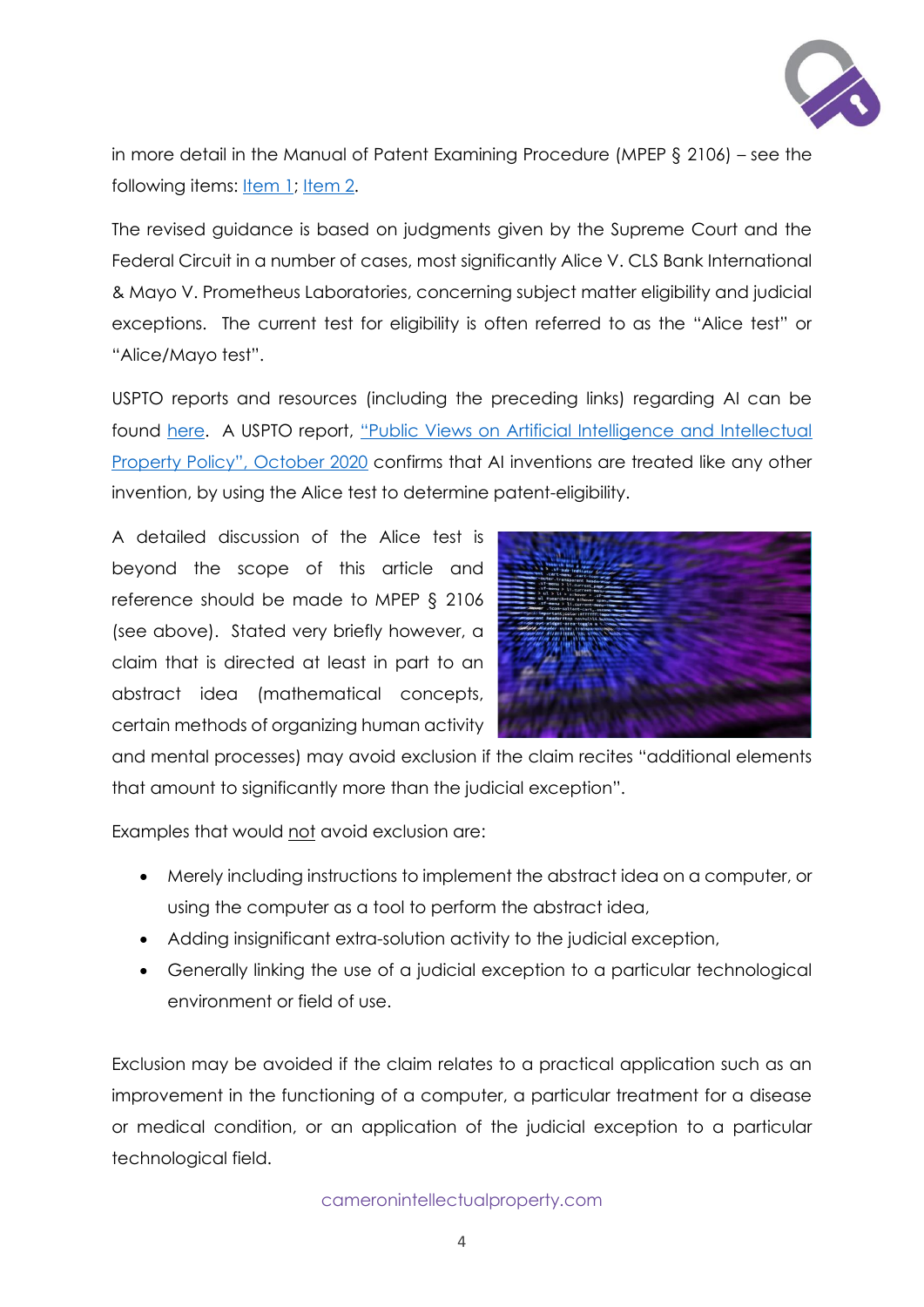

Anecdotal evidence suggests that the 2019 guidance initially was applied very strictly by the USPTO, perhaps trending towards the EPO position, but that recently this trend has reversed somewhat. It remains to be seen how the US courts will view patents granted under the current guidance.

## **Conclusions**



Patents provide a valuable form of protection for certain aspects of AI technology.

AI algorithms in themselves are generally not patentable in either Europe or the USA, being excluded as comprising no more than a mathematical method, computer

program or abstract idea, regardless of novelty.

Practical applications of AI methodologies are potentially patentable. In Europe this requires the presence of a novel and inventive "technical effect", which generally excludes (for example) purely business-oriented applications. European practice in this regard is quite well-established and stable. US practice remains more permissive than European practice in terms of potentially patentable applications of AI, but is still in a state of flux following Alice, Mayo and the 2019 Guidance.

Any AI technology that is patentable in Europe is likely to be patentable in the USA (subject to differing practice re novelty and obviousness), but the reverse will not be true in all cases.

#### **March 2022**